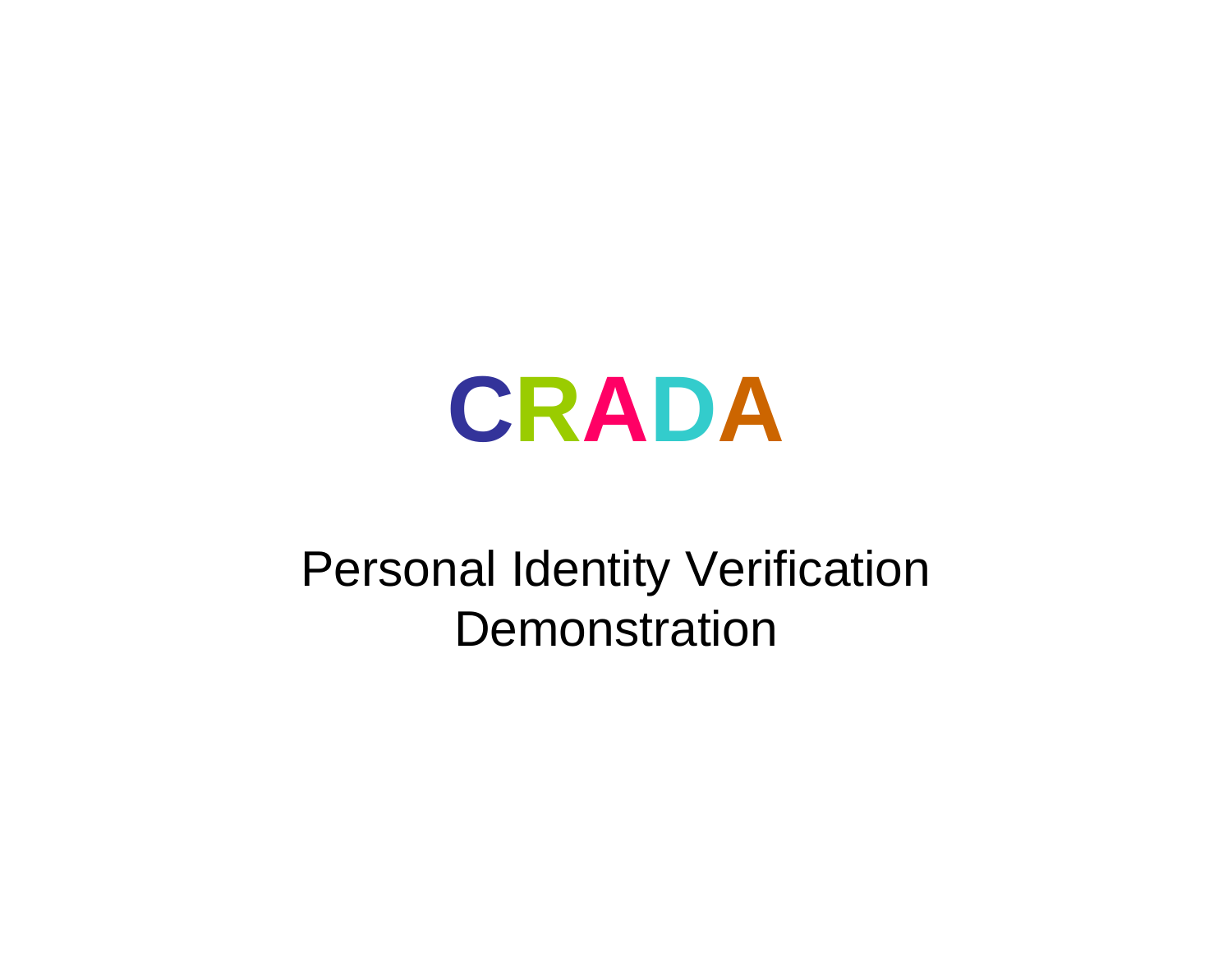## CRADA

- "Cooperative Research and Development Agreement"
- Provides NIST the opportunity to conduct interoperability demonstrations of FIPS 201 using commercially available products
- PIV demonstrations will be open only to federal agencies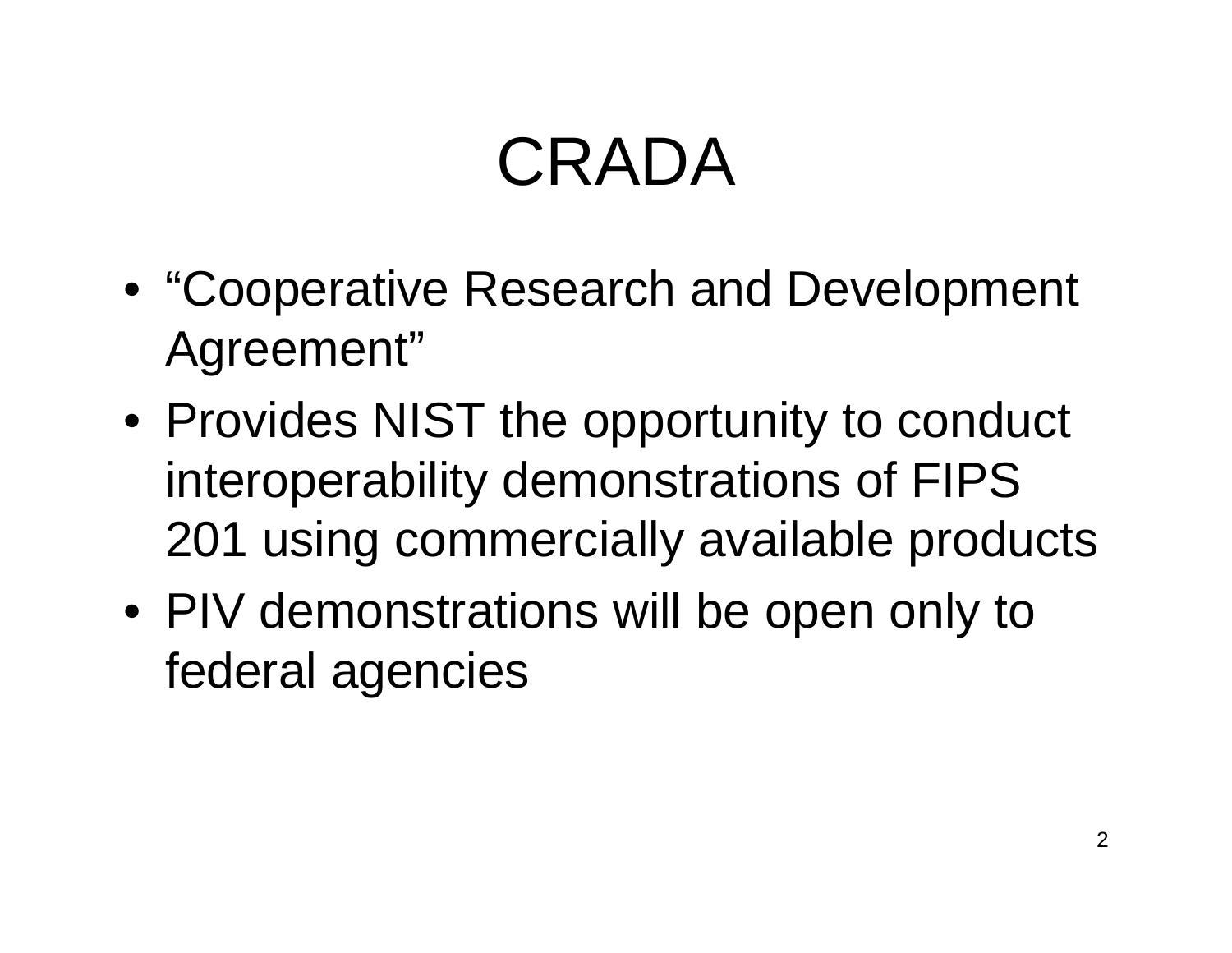## Plan for PIV Demonstrations

- The demonstration period is 4 weeks
	- **Week One:** Vendor installations
	- – **Weeks Two & Three:** In-depth vendor demonstrations to NIST staff
	- and the state of the state **Week Four:** Agency demonstrations and removal of equipment
- Tentative dates are May 15 June 14
- •Final schedule available at:
	- **Links of the Company** http://csrc.nist.gov/piv-program/CRADA/demos.html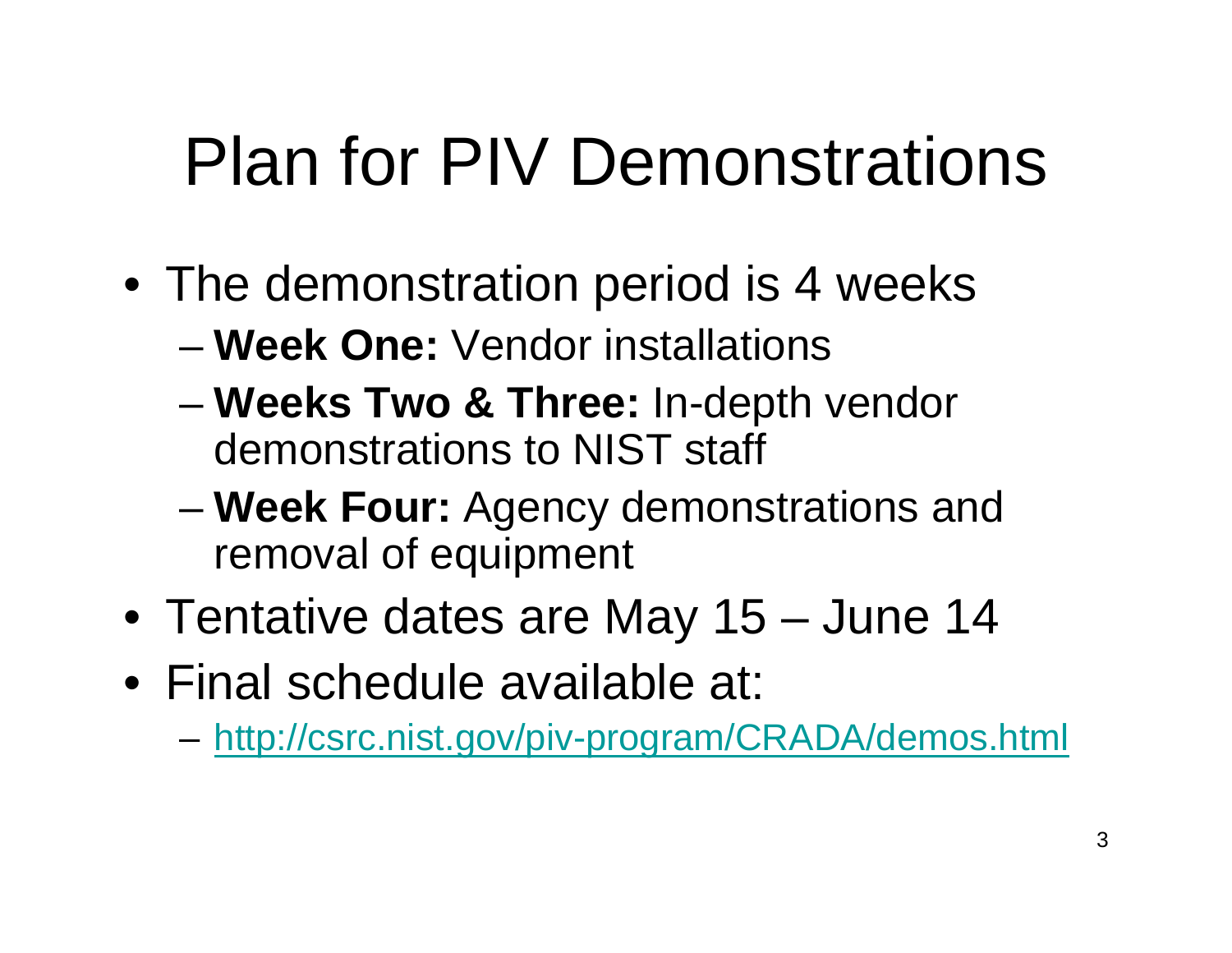#### Current Status

- For the first call for participation:
	- 45 vendors contacted NIST
	- and the state of the state 30 vendors signed agreements
	- and the state of the state 27 agreements executed as of March 30
- For the second call for participation:
	- 13 vendors contacted NIST as of March 30
	- and the state of the state 1 vendor signed as of March 30
	- –0 agreements executed as of March 30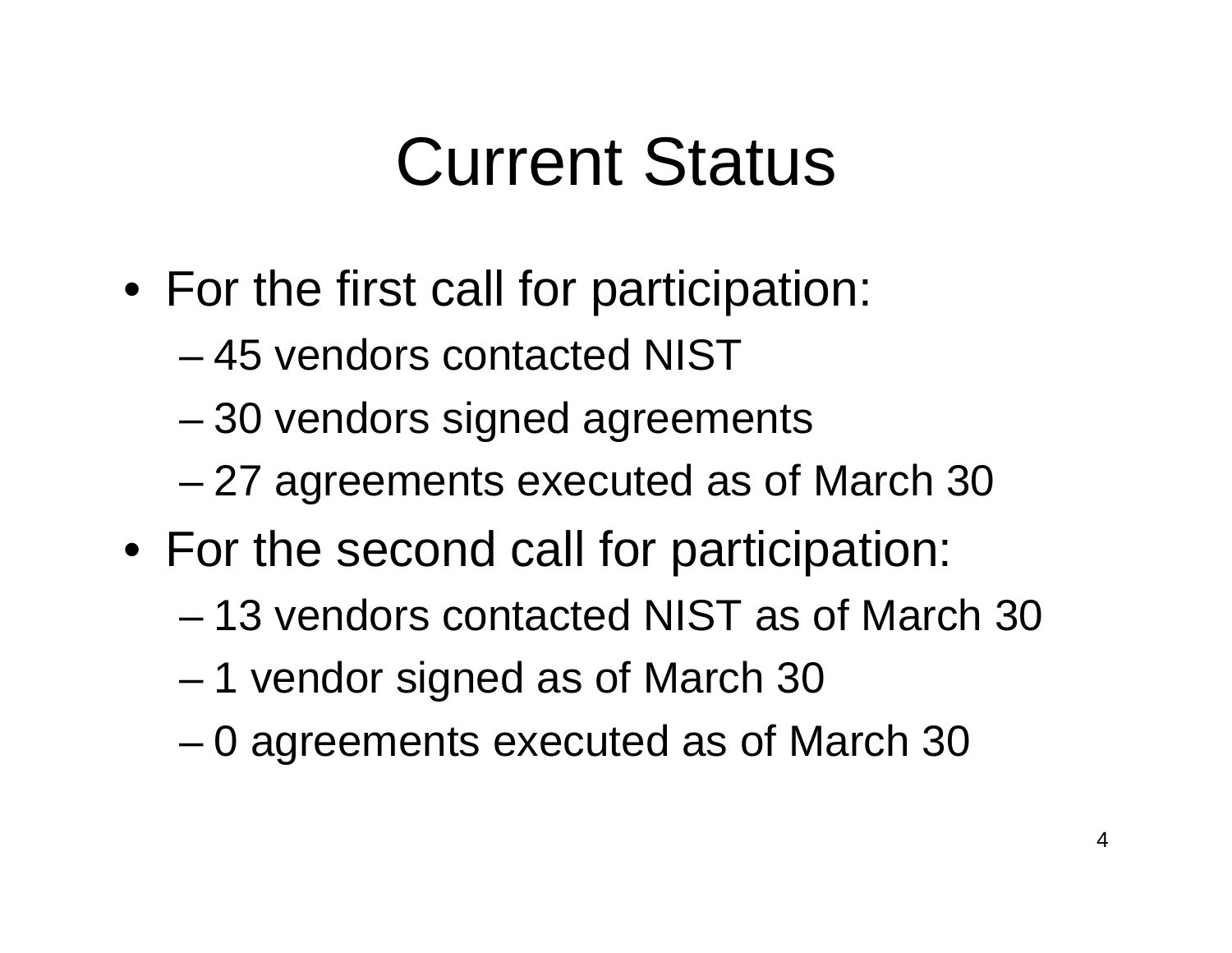#### Participating Vendors

#### • **PIV Cards & Middleware**

- G & D
- Gemplus
- –Oberthur
- Sagem Morpho
- StepNexus

- **Registration & Enrollment**
	- Centech Group
	- InfoMosaic

• **Card Issuance & Management**

- ACI Worldwide
- ActivIdentity
- –Datacard
- Entrust
- Fargo Electronics
- Gemplus
- Probaris
- RSA
- Secure Network Systems
- Ultra Electronics
- Viisage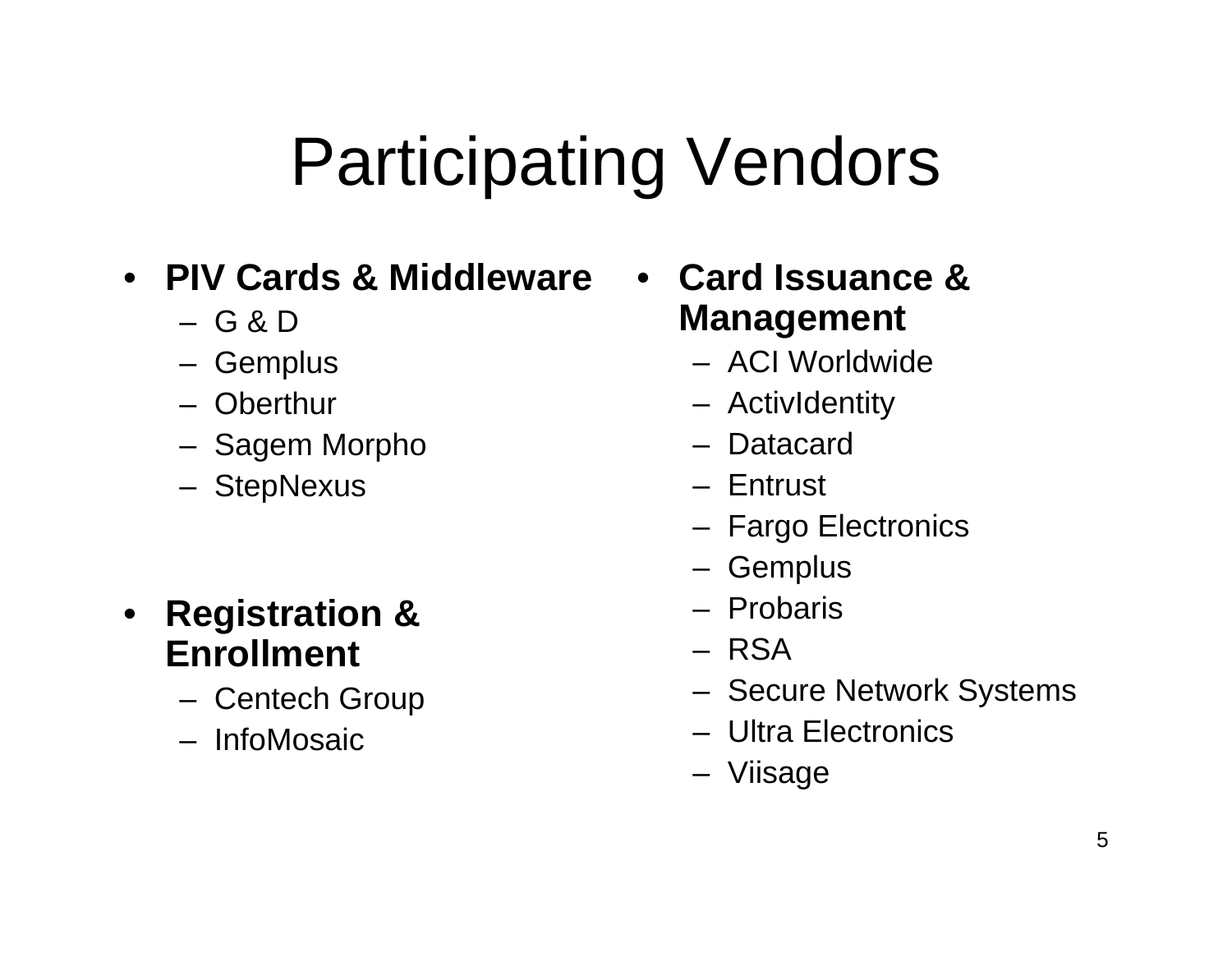### Participating Vendors

- **Logical Access Components**
	- Cogent
	- Entrust
	- Novell
	- –Quintron
	- TecSec
- • **Physical Access Components**
	- AMAG Technology
	- BQ T
	- BridgePoint
	- Cogent
	- Hirsch
	- MDI
	- –Middleware Associates
	- –Quintron
	- Software House (Tyco)
	- Veridt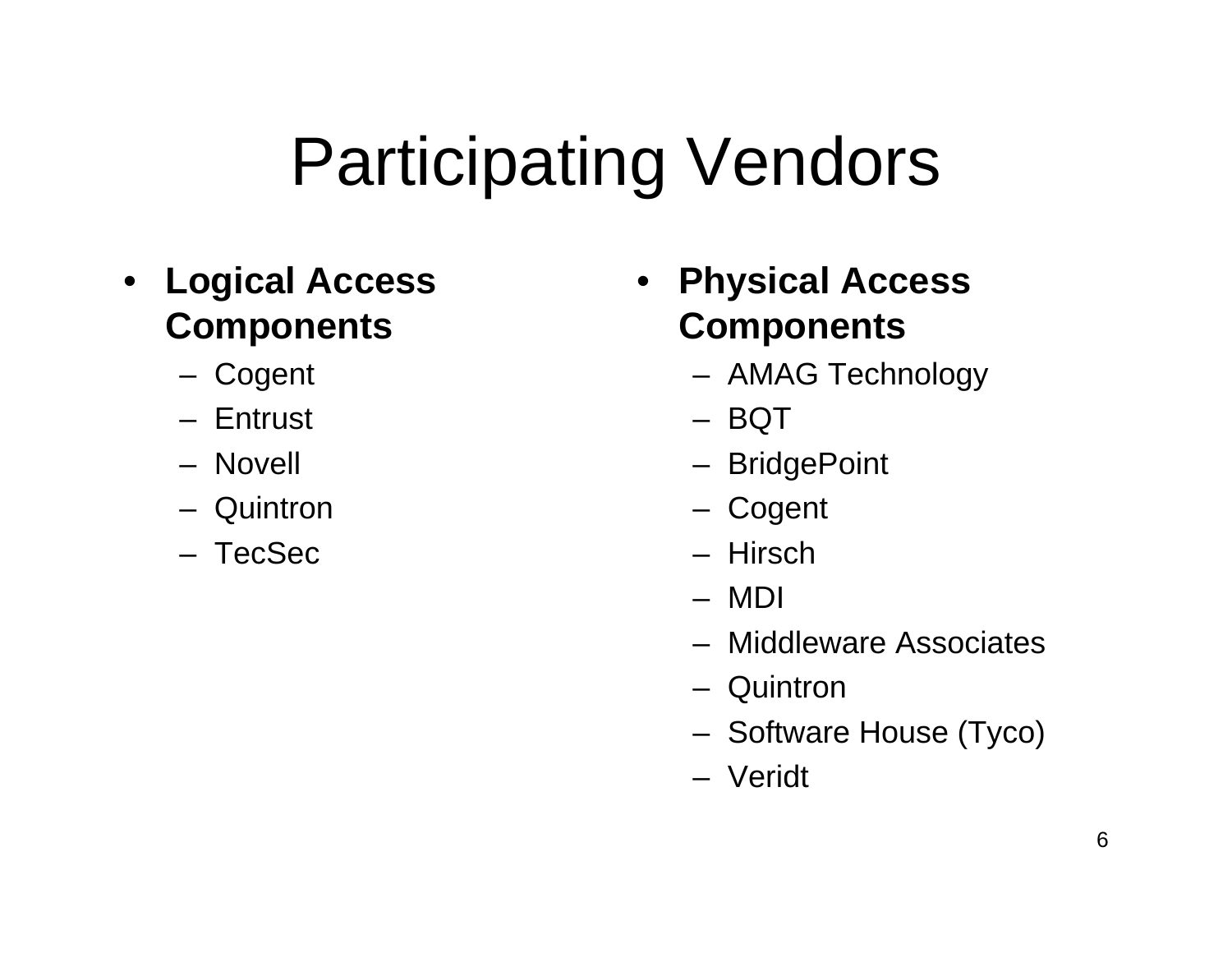## Participating Vendors

- **Integrated Solutions**
	- ADT
	- –Anteon
	- Centech Group
	- Honeywell
	- Lenel
	- –Lockheed Martin
	- SETECS
	- XTec
- **Biometric Solutions**
	- Aware
	- EC4 Technologies
	- Identix
- **Card Readers**
	- and the state of the – Integrated Engineering
	- SCM Microsystems